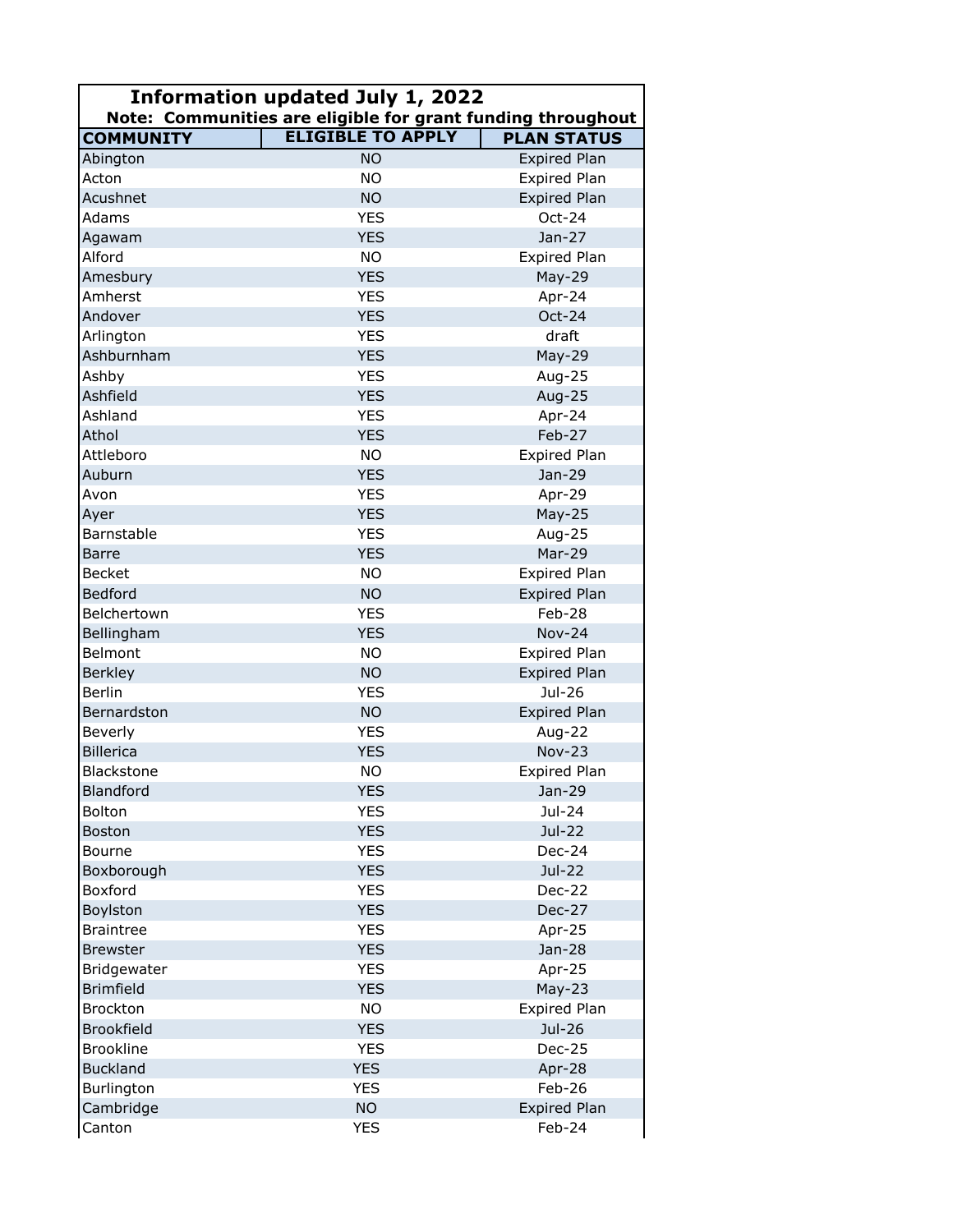| Carlisle          | <b>NO</b>  | <b>Expired Plan</b> |
|-------------------|------------|---------------------|
| Carver            | <b>NO</b>  | <b>Expired Plan</b> |
| Charlemont        | <b>NO</b>  | <b>Expired Plan</b> |
| Charlton          | <b>YES</b> | Apr-25              |
| Chatham           | <b>NO</b>  | <b>Expired Plan</b> |
| Chelmsford        | <b>YES</b> | Mar-25              |
| Chelsea           | <b>YES</b> | <b>Nov-24</b>       |
| Cheshire          | <b>NO</b>  | <b>Expired Plan</b> |
| Chester           | <b>NO</b>  | <b>Expired Plan</b> |
| Chesterfield      | <b>NO</b>  | <b>Expired Plan</b> |
| Chicopee          | <b>NO</b>  | <b>Expired Plan</b> |
| Chilmark          | <b>NO</b>  | Expired Plan        |
| Clarksburg        | <b>NO</b>  | <b>Expired Plan</b> |
| Clinton           | <b>NO</b>  | <b>Expired Plan</b> |
| Cohasset          | <b>YES</b> | Apr-26              |
| Colrain           | <b>NO</b>  | <b>Expired Plan</b> |
| Concord           | <b>NO</b>  | <b>Expired Plan</b> |
| Conway            | <b>YES</b> | Feb-29              |
| Cummington        | <b>NO</b>  | <b>Expired Plan</b> |
| Dalton            | <b>YES</b> | Jul-28              |
| Danvers           | <b>YES</b> | Apr-25              |
| Dartmouth         | <b>YES</b> | Aug-22              |
| Dedham            | <b>YES</b> | Oct-26              |
| Deerfield         | <b>NO</b>  | <b>Expired Plan</b> |
| Dennis            | <b>YES</b> | Feb-23              |
| Dighton           | <b>YES</b> | <b>Nov-28</b>       |
| Douglas           | <b>NO</b>  | <b>Expired Plan</b> |
| Dover             | <b>NO</b>  | <b>Expired Plan</b> |
| Dracut            | <b>NO</b>  | <b>Expired Plan</b> |
| Dudley            | <b>NO</b>  | <b>Expired Plan</b> |
| Dunstable         | <b>YES</b> | <b>Mar-25</b>       |
| Duxbury           | <b>YES</b> | Sep-24              |
| E. Bridgewater    | <b>NO</b>  | <b>Expired Plan</b> |
| E. Brookfield     | <b>NO</b>  | <b>Expired Plan</b> |
| E. Longmeadow     | <b>YES</b> | $Oct-26$            |
| Eastham           | <b>NO</b>  | <b>Expired Plan</b> |
| Easthampton       | <b>YES</b> | Mar-28              |
| Easton            | <b>YES</b> | Jul-24              |
| Edgartown         | <b>YES</b> | May-29              |
| Egremont          | <b>NO</b>  | <b>Expired Plan</b> |
| Erving            | <b>YES</b> | $Sep-25$            |
| Essex             | <b>YES</b> | $May-23$            |
| Everett           | <b>YES</b> | Mar-27              |
| Fairhaven         | <b>YES</b> | Oct-25              |
| <b>Fall River</b> | <b>YES</b> | Aug-25              |
| Falmouth          | <b>NO</b>  | <b>Expired Plan</b> |
| Fitchburg         | <b>NO</b>  | Expired Plan        |
| Florida           | <b>NO</b>  | Expired Plan        |
| Foxborough        | <b>NO</b>  | <b>Expired Plan</b> |
| Framingham        | <b>YES</b> | Jan-28              |
| Franklin          | <b>YES</b> | $May-23$            |
| Freetown          | <b>NO</b>  | <b>Expired Plan</b> |
| Gardner           | <b>NO</b>  | <b>Expired Plan</b> |
|                   |            |                     |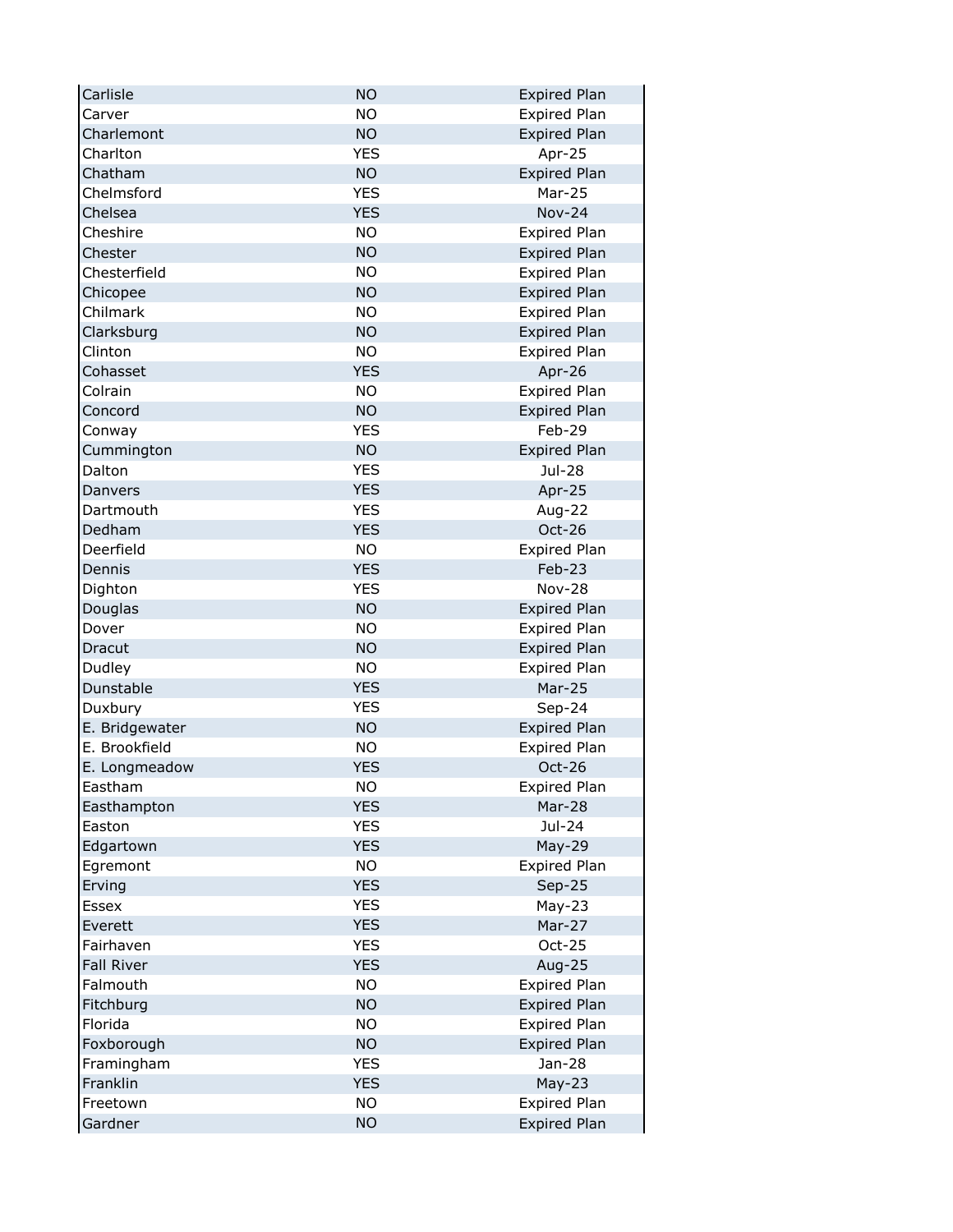| Gay Head       | <b>YES</b> | Aug-25                  |
|----------------|------------|-------------------------|
| Georgetown     | <b>YES</b> | Jan-23                  |
| Gill           | <b>YES</b> | Apr-28                  |
| Gloucester     | <b>YES</b> | draft                   |
| Goshen         | <b>YES</b> | Jan-28                  |
| Gosnold        | <b>YES</b> | Sep-23                  |
| Grafton        | <b>YES</b> | Jun-27                  |
| Granby         | <b>NO</b>  | <b>Expired Plan</b>     |
| Granville      | <b>NO</b>  | Expired Plan            |
| Gt. Barrington | <b>NO</b>  | <b>Expired Plan</b>     |
| Greenfield     | <b>YES</b> | <b>Nov-28</b>           |
| Groton         | <b>YES</b> | Jul-26                  |
| Groveland      | <b>YES</b> | Dec-26                  |
| Hadley         | <b>NO</b>  | <b>Expired Plan</b>     |
| Halifax        | <b>YES</b> | <b>Nov-22</b>           |
| Hamilton       | <b>YES</b> | $May-27$                |
| Hampden        | <b>YES</b> | Feb-25                  |
| Hancock        | <b>NO</b>  | <b>Expired Plan</b>     |
| Hanover        | <b>YES</b> | <b>Nov-24</b>           |
| Hanson         | <b>YES</b> | Apr-24                  |
| Hardwick       | <b>NO</b>  | <b>Expired Plan</b>     |
| Harvard        | <b>YES</b> | Oct-23                  |
| Harwich        | <b>YES</b> | <b>Nov-22</b>           |
| Hatfield       | <b>NO</b>  | <b>Expired Plan</b>     |
| Haverhill      | <b>YES</b> | Sep-23                  |
| Hawley         | <b>NO</b>  | <b>Expired Plan</b>     |
| Heath          | <b>YES</b> | Jan-28                  |
| Hingham        | <b>YES</b> | $Sep-23$                |
| Hinsdale       | <b>YES</b> | Oct-23                  |
| Holbrook       | <b>NO</b>  | <b>Expired Plan</b>     |
| Holden         | <b>YES</b> | Jan-29                  |
| Holland        | <b>YES</b> | May-27                  |
| Holliston      | <b>NO</b>  | Expired Plan            |
| Holyoke        | <b>YES</b> | $Sep-25$                |
| Hopedale       | <b>NO</b>  | <b>Expired Plan</b>     |
| Hopkinton      | <b>NO</b>  | <b>Expired Plan</b>     |
| Hubbardston    | <b>YES</b> | Mar-23                  |
| Hudson         | <b>YES</b> | Apr-23                  |
| Hull           | <b>YES</b> | Jun-27                  |
| Huntington     | <b>NO</b>  | <b>Expired Plan</b>     |
| Ipswich        | <b>YES</b> | Dec-27                  |
| Kingston       | <b>YES</b> | Aug-22                  |
| Lakeville      | <b>NO</b>  | <b>Expired Plan</b>     |
| Lancaster      | <b>YES</b> | <b>Nov-24</b>           |
| Lanesborough   | <b>NO</b>  | <b>Expired Plan</b>     |
| Lawrence       | <b>YES</b> | Oct-24                  |
| Lakeville      | <b>NO</b>  | Expired Plan            |
|                | <b>YES</b> |                         |
| Lee            | <b>YES</b> | <b>Nov-22</b><br>Jan-29 |
| Leicester      |            |                         |
| Lenox          | <b>NO</b>  | <b>Expired Plan</b>     |
| Leominster     | <b>YES</b> | Dec-28                  |
| Leverett       | <b>YES</b> | Jul-26                  |
| Lexington      | <b>NO</b>  | <b>Expired Plan</b>     |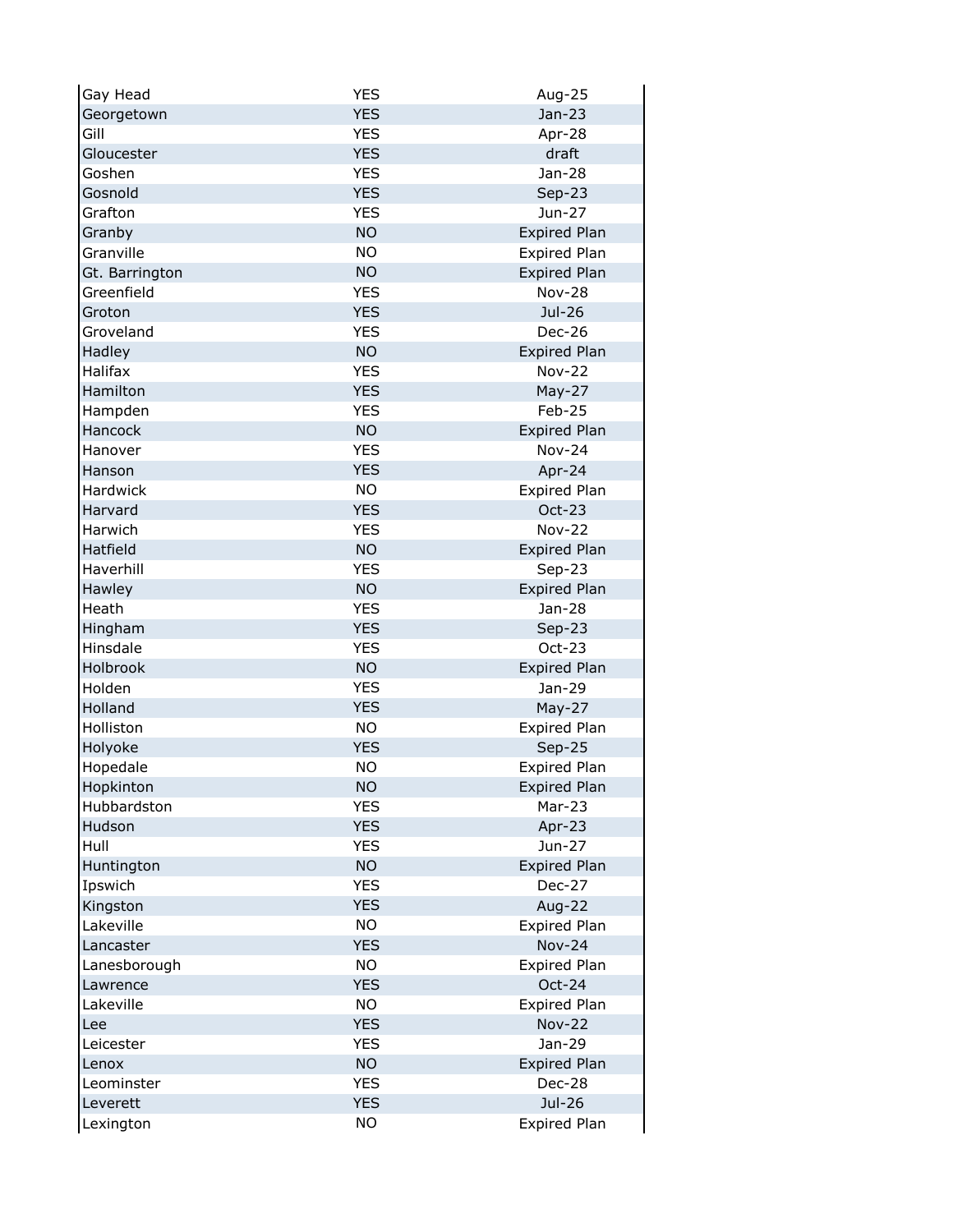| Leyden               | <b>NO</b>  | <b>Expired Plan</b> |
|----------------------|------------|---------------------|
| Lincoln              | <b>YES</b> | Apr-24              |
| Littleton            | <b>YES</b> | <b>Nov-23</b>       |
| Longmeadow           | <b>YES</b> | Jan-28              |
| Lowell               | <b>YES</b> | Feb-26              |
| Ludlow               | <b>NO</b>  | <b>Expired Plan</b> |
| Lunenburg            | <b>YES</b> | Jun-26              |
| Lynn                 | <b>YES</b> | $Oct-23$            |
| Lynnfield            | <b>YES</b> | Jan-28              |
| Malden               | <b>YES</b> | Dec-24              |
| Manchester           | <b>YES</b> | <b>Nov-28</b>       |
| Mansfield            | <b>YES</b> | Dec-23              |
| Marblehead           | <b>NO</b>  | <b>Expired Plan</b> |
| Marion               | <b>NO</b>  | <b>Expired Plan</b> |
| Marlborough          | <b>NO</b>  | <b>Expired Plan</b> |
| Marshfield           | <b>YES</b> | <b>Nov-24</b>       |
| Mashpee              | <b>NO</b>  | <b>Expired Plan</b> |
| Mattapoisett         | <b>YES</b> | Apr-29              |
| Maynard              | <b>YES</b> | <b>Nov-22</b>       |
| Medfield             | <b>YES</b> | <b>Nov-22</b>       |
| Medford              | <b>YES</b> | May-26              |
| Medway               | <b>YES</b> | Oct-25              |
| Melrose              | <b>NO</b>  | <b>Expired Plan</b> |
| Mendon               | <b>NO</b>  | <b>Expired Plan</b> |
| Merrimac             | <b>NO</b>  | <b>Expired Plan</b> |
| Methuen              | <b>YES</b> | Dec-28              |
| Middleborough        | <b>YES</b> | <b>Nov-22</b>       |
| Middlefield          | <b>NO</b>  | <b>Expired Plan</b> |
| Middleton            | <b>NO</b>  | <b>Expired Plan</b> |
| Milford              | <b>NO</b>  | <b>Expired Plan</b> |
| Millbury             | <b>YES</b> | <b>Dec-27</b>       |
| Millis               | <b>YES</b> | Jul-26              |
| Millville            | <b>YES</b> | Jul-25              |
| Milton               | <b>NO</b>  | <b>Expired Plan</b> |
| Monroe               | <b>NO</b>  | <b>Expired Plan</b> |
| Monson               | YES        | Apr-29              |
| Montague             | <b>YES</b> | Dec-24              |
| Monterey             | <b>NO</b>  | Expired Plan        |
| Montgomery           | <b>NO</b>  | Expired Plan        |
| Mount Washington     | <b>NO</b>  | Expired Plan        |
| Nahant               | <b>YES</b> | May-29              |
| Nantucket            | <b>NO</b>  | Expired Plan        |
| <b>Natick</b>        | <b>YES</b> | Oct-27              |
| Needham              | <b>NO</b>  | <b>Expired Plan</b> |
| New Ashford          | <b>NO</b>  | <b>Expired Plan</b> |
| New Bedford          | <b>YES</b> | Feb-28              |
| <b>New Braintree</b> | <b>YES</b> | Dec-25              |
| New Marlborough      | <b>YES</b> | Apr-24              |
| <b>New Salem</b>     | <b>NO</b>  | <b>Expired Plan</b> |
| Newbury              | <b>NO</b>  | Expired Plan        |
| Newburyport          | <b>YES</b> | Dec-27              |
| Newton               | <b>YES</b> | Jul-27              |
| Norfolk              | <b>YES</b> | Feb-24              |
|                      |            |                     |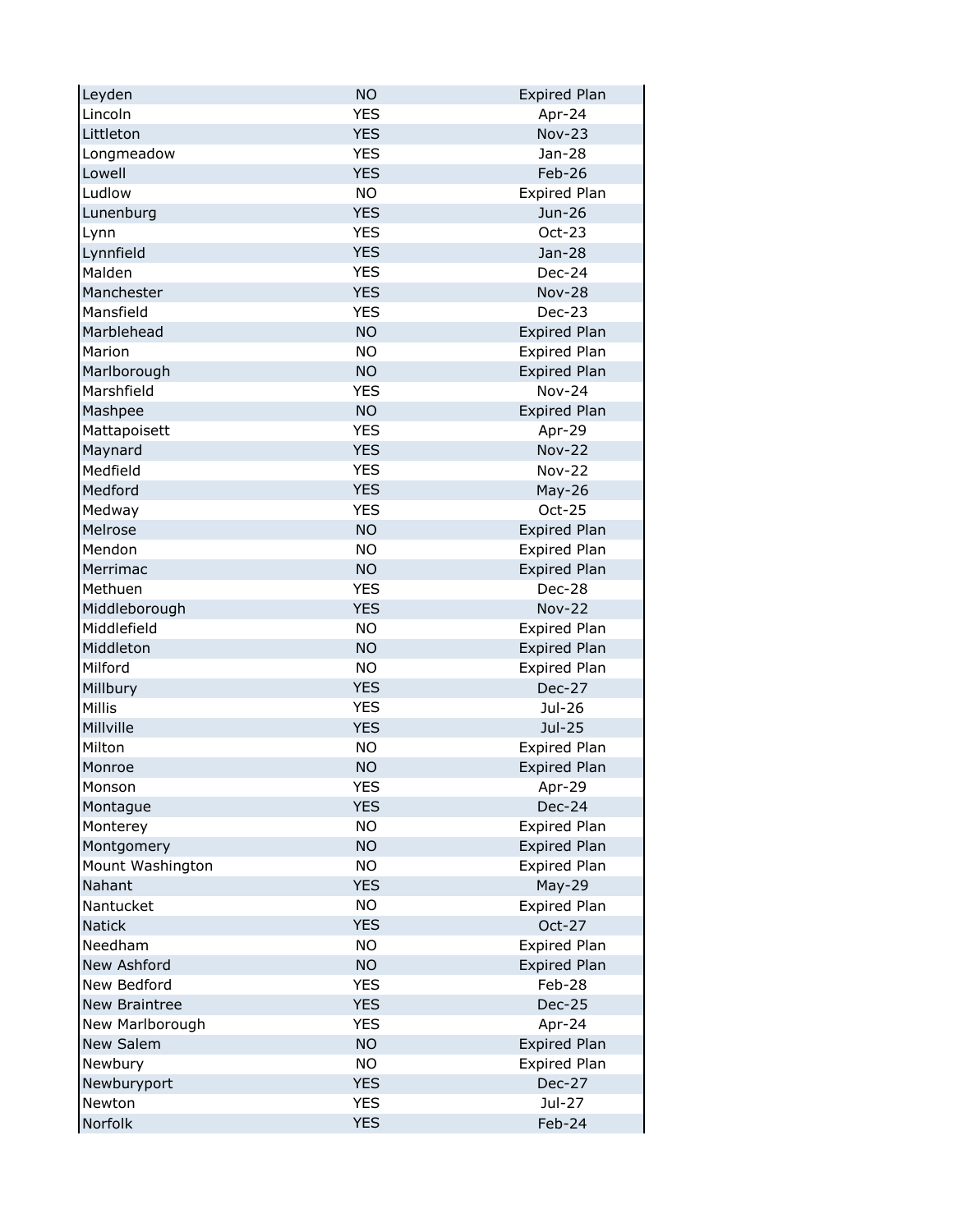| North Adams        | <b>NO</b>  | <b>Expired Plan</b> |
|--------------------|------------|---------------------|
| North Andover      | <b>YES</b> | $May-23$            |
| North Attleboro    | <b>YES</b> | Jan-29              |
| North Brookfield   | <b>YES</b> | Mar-27              |
| North Reading      | <b>YES</b> | Apr-27              |
| Northampton        | <b>YES</b> | Aug-25              |
| Northborough       | <b>YES</b> | Jan-28              |
| Northbridge        | <b>NO</b>  | <b>Expired Plan</b> |
| Northfield         | <b>YES</b> | Apr-28              |
| Norton             | <b>YES</b> | Apr-25              |
| Norwell            | <b>YES</b> | Jan-28              |
| Norwood            | <b>YES</b> | <b>Nov-26</b>       |
| Oak Bluffs         | <b>NO</b>  | <b>Expired Plan</b> |
| <b>Oakham</b>      | <b>NO</b>  | <b>Expired Plan</b> |
| Orange             | <b>YES</b> | $Sep-23$            |
| Orleans            | <b>YES</b> | Feb-24              |
| Otis               | <b>NO</b>  | Expired Plan        |
| Oxford             | <b>NO</b>  | <b>Expired Plan</b> |
| Palmer             | <b>YES</b> | Mar-29              |
| Paxton             | <b>NO</b>  | <b>Expired Plan</b> |
| Peabody            | <b>NO</b>  | <b>Expired Plan</b> |
| Pelham             | <b>NO</b>  | <b>Expired Plan</b> |
| Pembroke           | <b>YES</b> | Apr-28              |
| Pepperell          | <b>YES</b> | Feb-24              |
| Peru               | <b>NO</b>  | <b>Expired Plan</b> |
| Petersham          | <b>NO</b>  | <b>Expired Plan</b> |
| Phillipston        | <b>NO</b>  | <b>Expired Plan</b> |
| Pittsfield         | <b>YES</b> | <b>Nov-24</b>       |
| Plainfield         | <b>NO</b>  | <b>Expired Plan</b> |
| Plainville         | <b>YES</b> | Dec-26              |
| Plymouth           | <b>YES</b> | Jul-24              |
| Plympton           | <b>YES</b> | Jan-24              |
| Princeton          | <b>YES</b> | Jul-27              |
| Provincetown       | <b>YES</b> | Jan-29              |
| Quincy             | <b>YES</b> | Oct-26              |
| Randolph           | <b>NO</b>  | <b>Expired Plan</b> |
| Raynham            | <b>NO</b>  | <b>Expired Plan</b> |
| Reading            | <b>YES</b> | Jun-29              |
| Rehoboth           | <b>NO</b>  | <b>Expired Plan</b> |
| Revere             | <b>YES</b> | Aug-25              |
| Richmond           | <b>YES</b> | <b>Nov-22</b>       |
| Rochester          | <b>YES</b> | Oct-26              |
| Rockland           | <b>YES</b> | Jul-25              |
| Rockport           | <b>YES</b> | <b>Dec-26</b>       |
| Rowe               | <b>NO</b>  | <b>Expired Plan</b> |
| Rowley             | <b>YES</b> | Apr-29              |
| Royalston          | <b>NO</b>  | <b>Expired Plan</b> |
|                    |            |                     |
| Russell<br>Rutland | <b>NO</b>  | <b>Expired Plan</b> |
|                    | <b>YES</b> | <b>Nov-22</b>       |
| Salem              | <b>YES</b> | <b>Nov-22</b>       |
| Salisbury          | <b>YES</b> | <b>Nov-23</b>       |
| Sandisfield        | <b>YES</b> | Apr-25              |
| Sandwich           | <b>NO</b>  | <b>Expired Plan</b> |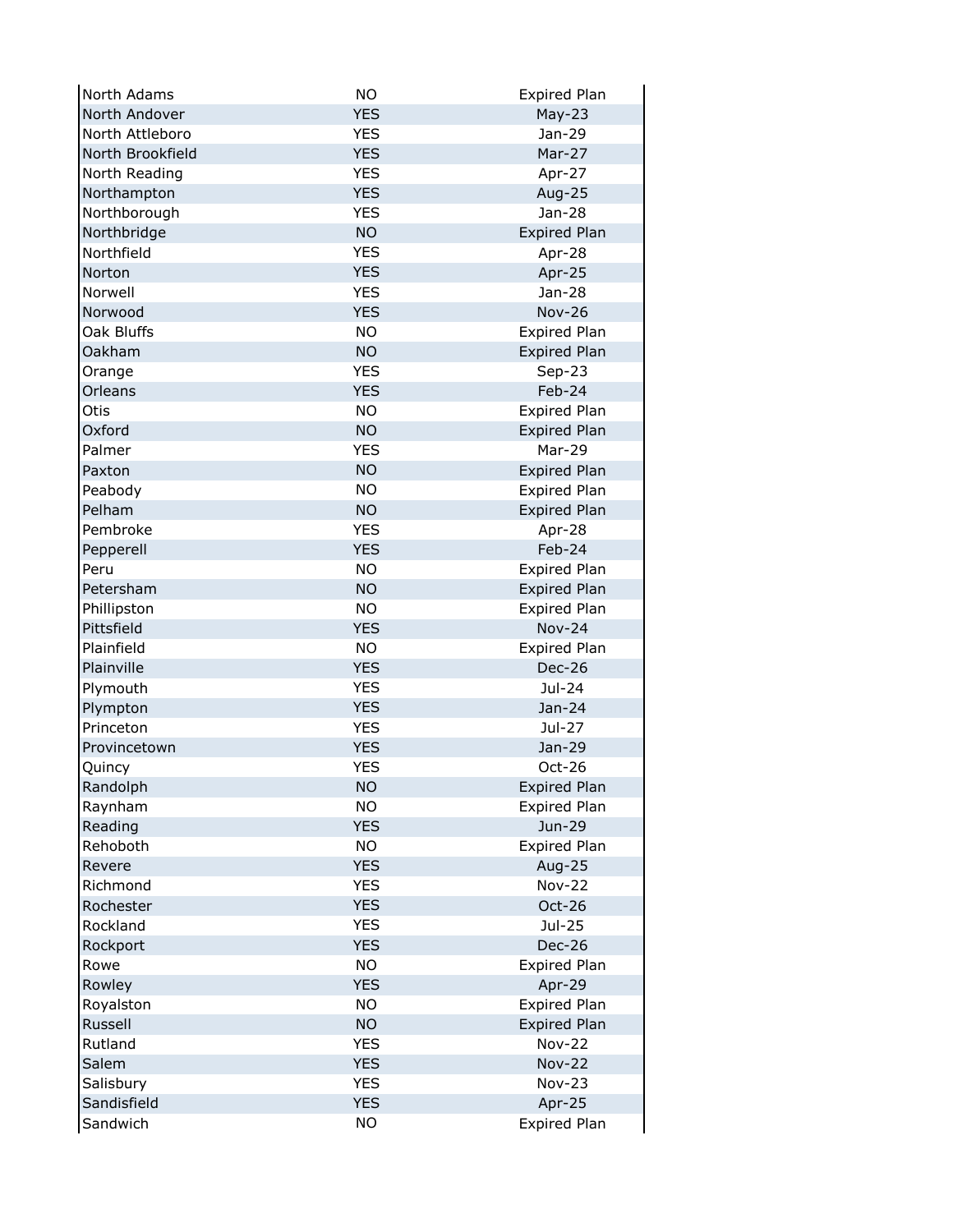| <b>NO</b><br><b>Expired Plan</b><br>Savoy<br><b>YES</b><br>Scituate<br>$Sep-25$<br><b>YES</b><br>Seekonk<br>Jan-29 |  |
|--------------------------------------------------------------------------------------------------------------------|--|
|                                                                                                                    |  |
|                                                                                                                    |  |
|                                                                                                                    |  |
| <b>NO</b><br>Sharon<br><b>Expired Plan</b>                                                                         |  |
| <b>NO</b><br>Sheffield<br><b>Expired Plan</b>                                                                      |  |
| <b>NO</b><br>Shelburne<br><b>Expired Plan</b>                                                                      |  |
| <b>YES</b><br>Sherborn<br>Oct-25                                                                                   |  |
| <b>NO</b><br>Shirley<br><b>Expired Plan</b>                                                                        |  |
| <b>YES</b><br>Shrewsbury<br>Jan-28                                                                                 |  |
| Shutesbury<br><b>YES</b><br>May-29                                                                                 |  |
| Somerset<br><b>NO</b><br><b>Expired Plan</b>                                                                       |  |
| Somerville<br><b>YES</b><br><b>Nov-23</b>                                                                          |  |
| South Hadley<br><b>YES</b><br>Dec-26                                                                               |  |
| Southampton<br><b>YES</b><br>$Jan-28$                                                                              |  |
| Southborough<br><b>YES</b><br>Mar-26                                                                               |  |
| <b>YES</b><br>Southbridge<br>Apr-23                                                                                |  |
| Southwick<br><b>YES</b><br><b>Dec-26</b>                                                                           |  |
| <b>YES</b><br>Spencer<br>Apr-28                                                                                    |  |
| <b>YES</b><br>Springfield<br>$Sep-22$                                                                              |  |
| <b>YES</b><br>Sterling<br>Feb-27                                                                                   |  |
| <b>NO</b><br>Stockbridge<br><b>Expired Plan</b>                                                                    |  |
| <b>YES</b><br>Stoneham<br>Feb-25                                                                                   |  |
| Stoughton<br><b>YES</b><br>May-24                                                                                  |  |
| <b>YES</b><br>Mar-23<br>Stow                                                                                       |  |
| <b>YES</b><br>Sturbridge<br>Aug-25                                                                                 |  |
| Sudbury<br><b>NO</b><br><b>Expired Plan</b>                                                                        |  |
| Sunderland<br><b>YES</b><br>Jan-29                                                                                 |  |
| <b>YES</b><br>Sutton<br>Apr-29                                                                                     |  |
| <b>YES</b><br>Apr-28<br>Swampscott                                                                                 |  |
| <b>NO</b><br><b>Expired Plan</b><br>Swansea                                                                        |  |
| <b>NO</b><br><b>Expired Plan</b><br>Taunton                                                                        |  |
| Templeton<br><b>YES</b><br><b>Nov-24</b>                                                                           |  |
| <b>YES</b><br>Oct-26<br>Tewksbury                                                                                  |  |
| <b>YES</b><br><b>Tisbury</b><br>Jul-26                                                                             |  |
| Tolland<br><b>NO</b><br><b>Expired Plan</b>                                                                        |  |
| <b>YES</b><br>Feb-26<br>Topsfield                                                                                  |  |
| <b>NO</b><br><b>Expired Plan</b><br>Townsend                                                                       |  |
| <b>NO</b><br><b>Expired Plan</b><br>Truro                                                                          |  |
| <b>YES</b><br>Jul-25<br>Tyngsborough                                                                               |  |
| <b>NO</b><br><b>Expired Plan</b><br>Tyringham                                                                      |  |
| <b>YES</b><br>Upton<br>Oct-26                                                                                      |  |
| Uxbridge<br><b>YES</b><br><b>Nov-28</b>                                                                            |  |
| Wakefield<br><b>NO</b><br>Expired Plan                                                                             |  |
| <b>NO</b><br>Wales<br><b>Expired Plan</b>                                                                          |  |
| <b>YES</b><br>Walpole<br>Jan-28                                                                                    |  |
| Waltham<br><b>YES</b><br>Dec-22                                                                                    |  |
| <b>YES</b><br>Ware<br><b>Nov-22</b>                                                                                |  |
| <b>YES</b><br>Wareham<br>Dec-24                                                                                    |  |
| <b>NO</b><br>Warren<br><b>Expired Plan</b>                                                                         |  |
| <b>YES</b><br><b>Nov-27</b><br>Warwick                                                                             |  |
| <b>NO</b><br><b>Expired Plan</b><br>Washington                                                                     |  |
| <b>NO</b><br><b>Expired Plan</b><br>Watertown                                                                      |  |